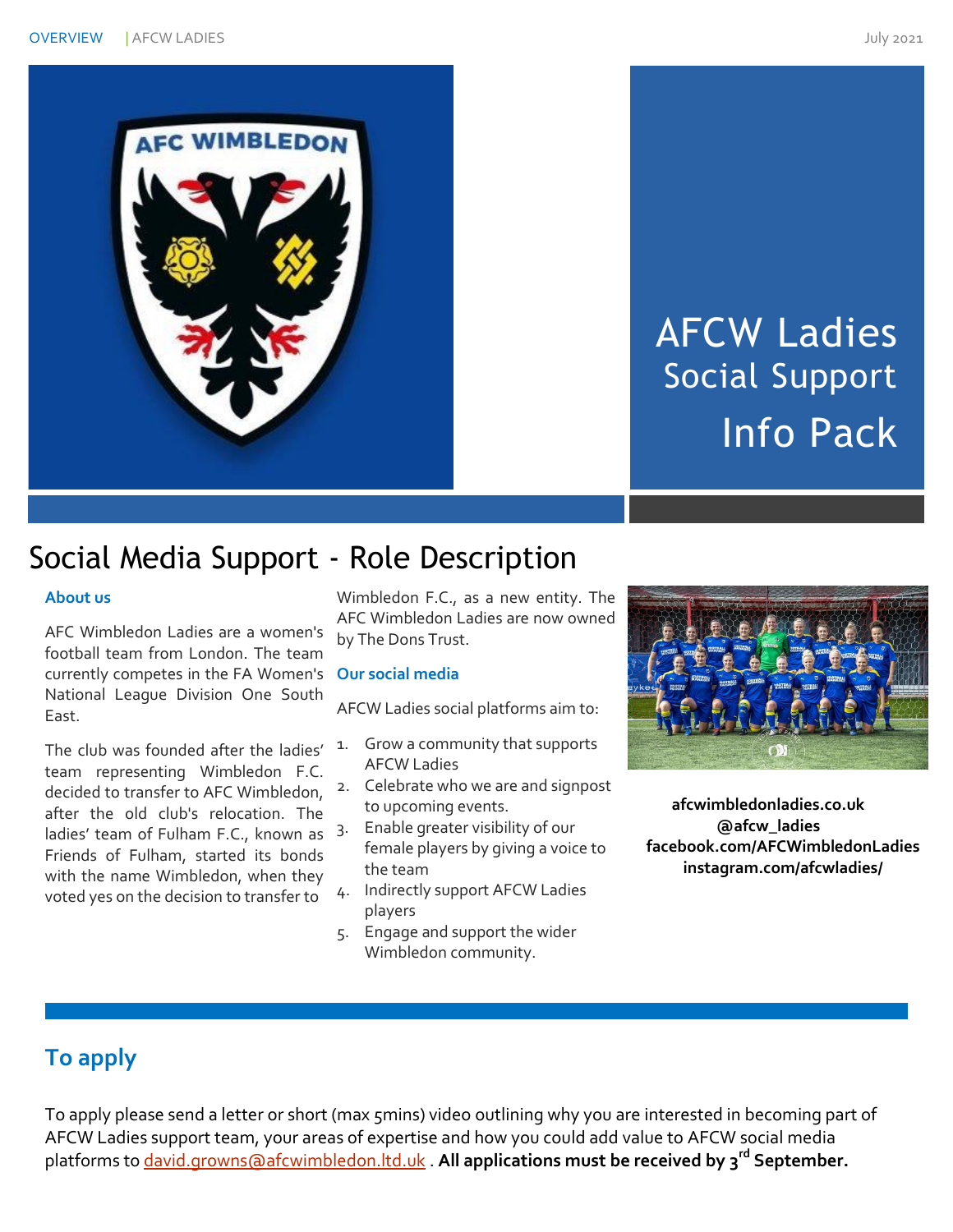# **About the role**

**The Women's Board has identified the need to recruit a new Social Media Support Role for the Ladies team.** 



**You will be passionate about women's football, storytelling and motivated to support AFCW Ladies grow our social following. This role is an exciting opportunity for an ambitious, creative supporter who wants to be part of growing the game.** 

**The successful candidate will be able to demonstrate strong admin and organisational skills, good attention to detail, the ability to work flexibly and have a strong work ethic.** 

| Job title:                  | AFC Wimbledon Ladies media Officer                                               |
|-----------------------------|----------------------------------------------------------------------------------|
| Reports to:                 | Ladies Board, works closely with the fixture secretary                           |
| Period of<br>office:        | tbc                                                                              |
| Pay:                        | Volunteer<br>Expenses for travel and other requirements for engagement are paid. |
| <b>Time</b><br>requirement: | Working hours are flexible across the week, with some set meeting times.         |

# **Social Media Support Role Specific Responsibilities**

**The Social Media Support role will work closely with the Women's Board and Teams.** 

**Specific duties include, but are not limited to:** 

- Contribute content ideas towards all AFCW Ladies platforms and oversee the day-to-day of the content calendar for AFCW Ladies platforms, in particular - Instagram
- Imagine, produce, and post content for the AFCW Ladies social platforms
- Provide live game coverage on weeknights and weekends, as appropriate
- Engage and build relationships with fans, players, and teams on social media
- Collect data and regularly track success of social posts.
- Collaborate with others within AFCW
- Other duties as assigned